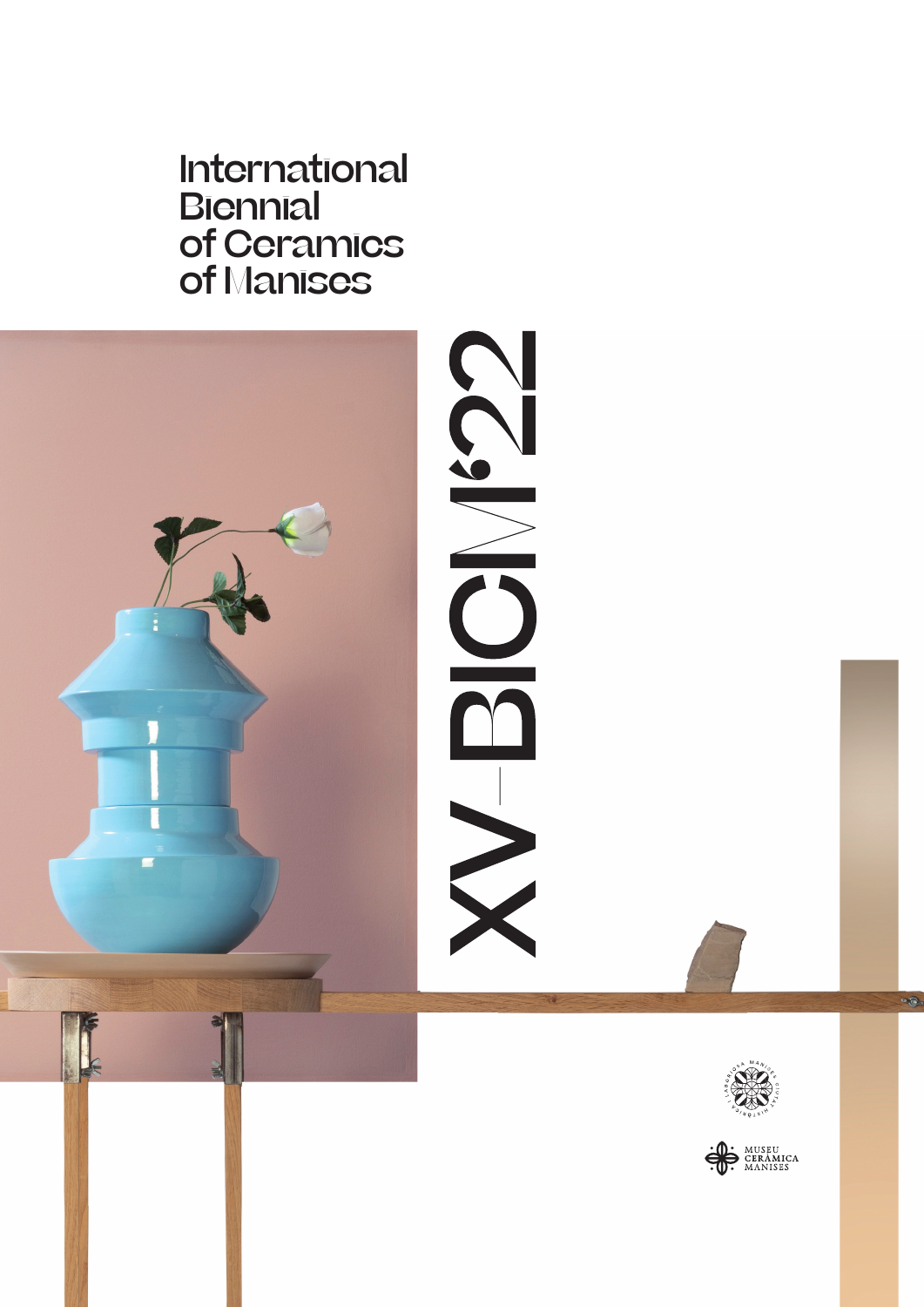# Call for the XV International Biennial of Ceramics of Manises 2022

# **1/The Town Hall of Manises announces the XV INTERNATIONAL BIENNIAL OF CERAMICS OF MANISES**

with the aim of promoting creation and innovation in the fields of artistic and design ceramics, and to promote the name of Manises as a ceramic town.

### **2/ PARTICIPANTS**

1. Artists from all over the world are welcome to participate, both individually and collectively. In the case of collective participation, the group will elect a legal representative, whose personal data will be included in the registration application.

2. A maximum of three works may be submitted to the contest in either of its two modalities, and they must be original and unpublished; In other words, they must not have participated in other contests and their elaboration should be carried out mainly with ceramic materials.

### **3/ CATEGORIES**

A) Artistic ceramics: free creation.

B) Design of a ceramic product: whether industrial or handicraft, focused on the creation of works of a utilitarian and / or decorative nature, capable of being industrially reproduced for commercialization (the objective is to promote the ceramic industry).

### **4/ DIMENSIONS OF THE WORKS**

In the speciality of Art: works that exceed two meters in any of their dimensions will not be admitted, nor those that do not reach 0.50 meters per unit.

In the Design speciality, the measurements will have no restrictions.

#### **5/ ENTRIES**

1. Entries will be made via the web platform enabled for this purpose: mundoarti.com, where the organization will publish everything related to the contest.

2. Individual notifications will be made through the electronic address provided in the registration application; Phone calls will only be made in those cases where it is considered essential.

3. The registration period will end on November 15, 2021. Applications will consist of the registration form, the professional CV of the author or authors, a maximum of 3 digital photographs of each of the works, taken on a neutral background and with a maximum of 512 kB, plus a personal photograph of the author or authors, in JPG format and with an adequate resolution.

4. All the documentation that accompanies the registration requests will become part of the MCM Contemporary Ceramics Documentary Archive.

#### **6/ SELECTION OF WORKS**

1. The selection committee, based on the digital images and the documentation sent by the participant, will select the finalist works that will take part in the contest. The decision of said committee will be notified to the selected persons by email and by publishing the list on the contest web platform. 2. It is the responsibility of the authors to send the works to the Museum of Ceramics, Manises. The expenses derived from the shipment of the pieces will be borne by the contestants and the organization will only be responsible for receiving the submitted works. In the event that the works come from a country not belonging to the European Union, the participating artist will have to pay customs fees. 3. The selected works must be sent to the Museum of Ceramics, Manises before three p.m. February 14, 2022. Failure to comply with this deadline will result in their disqualification. Along with the works, the authors have the possibility to send instructions, images and all those guidelines that they consider necessary for the proper assembly of their piece.

4. The artists are obliged to use the correct packaging of their works in order to avoid breakage or damage during transport. The organization is not responsible for any damage that has occurred in the pieces as a result of their shipment, and therefore, will not assume the expenses derived from them.

5. The works received that show breakages of less than 5% of their volume will be restored by the Museum of Ceramics, Manises, and may be part of the exhibition and also appear in the catalogue, but will be out of competition and therefore, not eligible for a prize.

6. Although the works have been previously selected through the photographs sent by the artists, the jury reserves the right to exclude any work from the exhibition if, once physically seen, it does not meet the requirements requested in the bases.